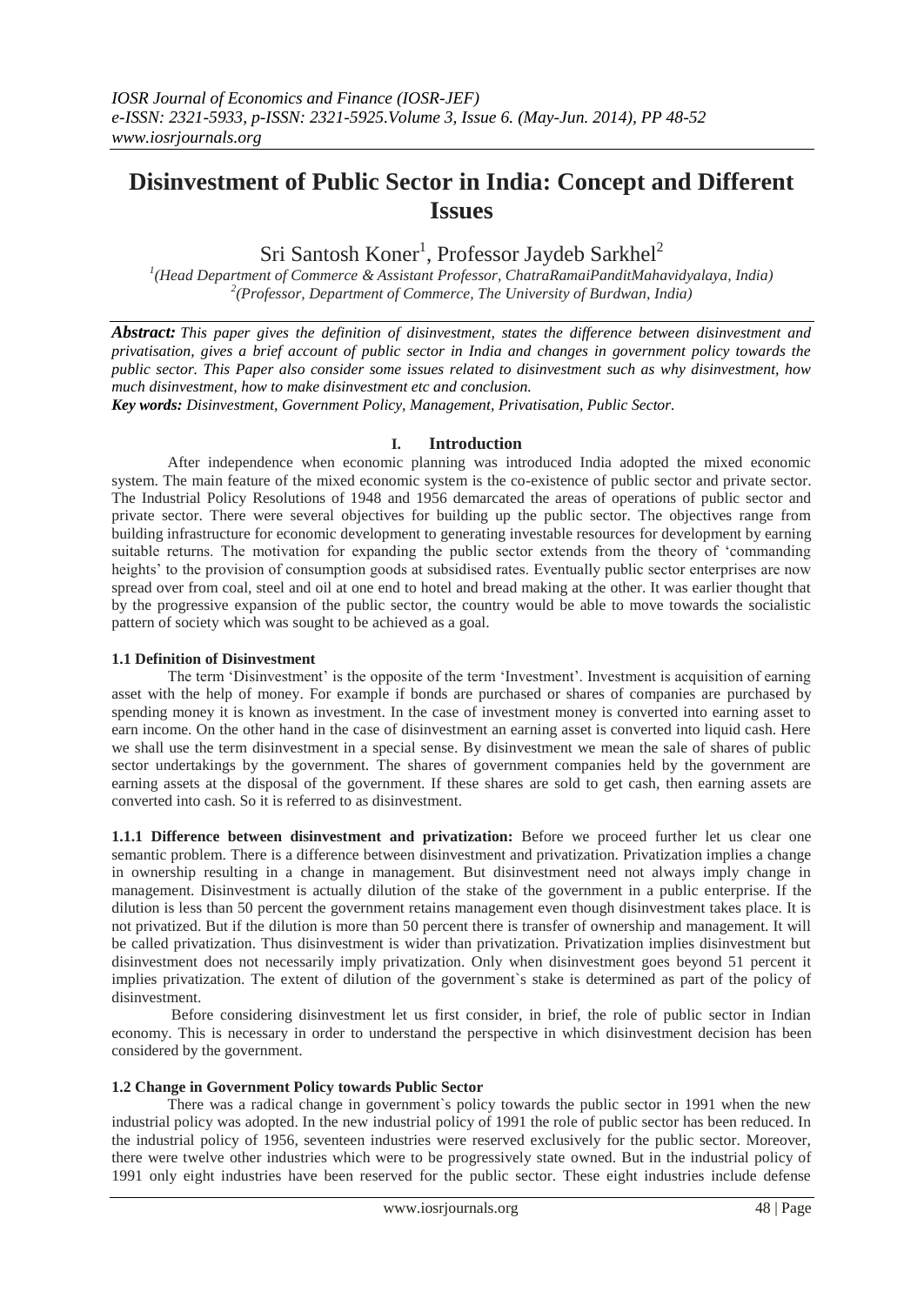production, atomic energy, coal and lignite, mineral oils, iron ore, manganese, gold and diamond, atomic minerals and railways. It has also been stated that if need arises private sector units may also be permitted to enter these industries. Thus in the new industrial policy there is no such thing as the exclusive preserve of the public sector. In the new policy it has been stated that the government will run the public sector on sound commercial principles. Chronically sick public sector units will be referred to Board for Industrial and Financial Re-construction (BIFR) for examining their viability. The unviable public sector units will be closed down. A social security net will be created for the rehabilitation of the workers working in the affected units. Another important feature of the new policy on public sector is disinvestment of some selected public sector units. It has been decided that 20% of the shares of selected profit making public sector units will be sold to financial institutions, mutual funds etc. These institutions will hold the shares for a specified period of time after which they will be permitted to sell the shares in the share market. In the new policy it is also stated that the government will provide more autonomy to public sector units. The government will not interfere in the day to day functioning of the public sector units. Instead these units will be controlled by the government through memorandum of understanding (MOU) reached between these units and the government.

### **1.2.1 Performance of Public Sector**

The performance of public sector units in India can be considered. The performance of public sector units can be judged by several efficiency criteria. However, the financial performance assumes importance because one of the objectives of creating public sector enterprises was to generate investable resources for development by earning adequate returns. Financial performance of public sector units is mixed. In 2001-02, 119 profit making enterprises earned a total net profit of about Rs. 36432 crore and 109 loss making units incurred a loss of Rs. 10387 crore. Thus in 2001-02 total net profit earned by 230 central public sector units was Rs. 26045 crore. A very interesting point about the financial performance of central public sector units is that the major part of the profits was contributed by the petroleum sector enterprises. Thus in 2001-02 when the net profit after tax came to Rs. 26045 crore, the share of the petroleum sector enterprises was Rs 12714 crore that is 49%. The profit of the public sector enterprises would look less impressive if the oil sector is excluded. The rate of return on capital employed (defined as the ratio of net profit to capital employed) in 2001-02 was 6.7%. It should be noted that the capital employed in central public sector enterprises is generally raised by way of long term loans from the market and from financial institutions at a much higher rate of interest; accordingly the rate of return on capital employed is pitiably low.

Many will argue that it is not wise to judge a public sector undertaking by its financial performance because such enterprises are not always guided by the profit motive. Rather they are guided by broader socioeconomic considerations. If necessary, a public enterprise can operate even if it is losing, the losses being met from the government budget.

Apart from financial performance one can judge the public sector enterprises in terms of technical efficiency allocative efficiency and dynamic efficiency. Technical efficiency is related to input- output ratio or productivity of inputs. Allocative efficiency is related to the correction of market failure leading to better allocation of resources than what will be decided by the price mechanism. Dynamic efficiency relates to innovations and technological development. Even in relation to these criteria, the results in relation to public enterprises are mixed.

Current profit and/or current loss need not necessarily be the criterion appropriate for disinvestment. Merely because a unit is profitable, it does not qualify to continue in the public sector unless it serves a social purpose. Loss making units need to be excluded from disinvestment if there are buyers who can make it profitable.

## **1.3 Issues Related to Disinvestment**

Before proceeding further let us first consider some issues relating to disinvestment. These issues are: why disinvestment, how much disinvestment, how disinvestment, etc. Let us consider these issues one by one.

#### **1.3.1 Why Disinvestment?**

There are two major reasons offered by the government for disinvestment. One is to provide fiscal support and the other is to improve the efficiency of the enterprise. The fiscal support argument runs as follows: Government`s resources are limited. These resources should be devoted to areas of social priority such as basic health, family welfare, primary education and social and economic infrastructure. More resources can be devoted to these priority areas by releasing resources locked up in nonstrategic public sector enterprises. The demands on the governments both at the centre and in the states are increasing. There is need to expand the activities of the state in priority areas. It is, therefore, legitimate that a part of the additional resources needed for supporting these activities come out of the sale of shares built up earlier by the government out of its resources.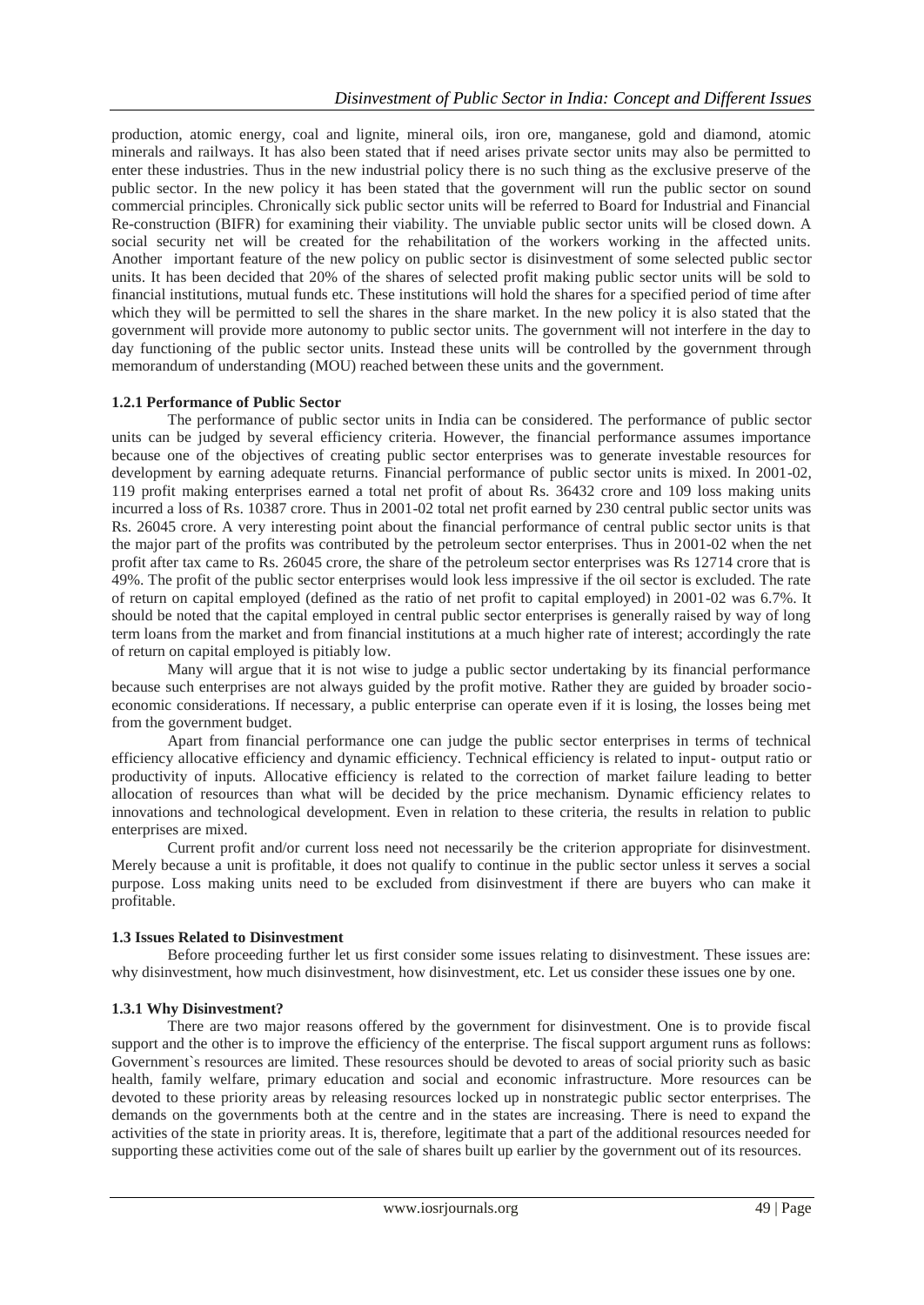The second reason for disinvestment is that it will improve the efficiency of working of the enterprise. If the extent of disinvestment is such that the enterprise is privatized and management of the enterprise is taken over by the private sector it will be free from the control of the government and will be able to function more efficiently. It is here taken for granted that efficiency is higher for a private sector than for a public sector unit. Even if the extent of disinvestment is less than 50 percent so that the government retains control of the unit, the induction of private ownership can have a salutary effect on the functioning of an enterprise. It increases the accountability of management. The share-holders have expectations about returns on their investments and their expectations are to be fulfilled. This will compel the enterprise to run more efficiently and earn more profits. Flexibility in ownership structure can, in effect, impart efficiency. In fact, the induction of the public into the ownership structure can also create conditions in which there could be greater autonomy for the functioning of the public sector enterprises. Disinvestment can be regarded as a tool for enhancing economic efficiency.

## **1.3.2 How much Disinvestment?**

The second question with respect to disinvestment is related to the extent of disinvestment to be made in an enterprise. Obviously the level of disinvestment in an enterprise in any year should be derived from the target level of government ownership in that enterprise over the medium term. The target levels of ownership could be 26 percent to ensure limited control over special resolution brought in, in the general body meetings of the enterprise, 51 percent to have effective control and 100 percent for full ownership. The target level of disinvestment should be derived from the desirable level of public ownership in a unit. The Rangarajan Committee (1993) emphasised the need for substantial disinvestment. It stated that disinvestment could be up to 49 percent for industries explicitly reserved for the public sector. It recommended that in exceptional cases, such as the enterprises which had a dominant market share or where separate identity had to be maintained for strategic reason, the target public ownership level could be kept at 26 percent. In all other cases, it recommended 100 percent disinvestment of government stakes. In 1999 the government classified public sector enterprises into strategic and non strategic units for the purpose of disinvestment. Strategic public sector enterprises would be those in the areas of defense production, atomic energy and railway transport. All other public sector enterprises were to be considered non strategic. For non strategic public sector undertakings, it was decided that the reduction of government"s stake to 26 percent would not be automatic and the manner and pace of doing so would be worked out in case to case basis.

#### **1.3.3 How Disinvestment?**

The third question is what should be the process to be adopted for disinvestment? For this two things are required: first is how to find the valuation of shares and the second is to find the modalities to be adopted for sale. If all the shares of a public sector undertakings are held by the government such shares are not sold in the share market. These shares do not have market prices. Then how to determine the values of such shares? There are three methods to determine the values of shares:

- (i) Net asset value method.
- (ii) Profit earning capacity value method, and
- (iii) Discounted cash flow method.

Different valuation methods give different results. It has also to be noted that while the different valuation methods can provide a benchmark for the price, the price at which a share can be sold is determined more by investor perception than any mechanical measure of intrinsic worth. A rise or fall in share value of an enterprise soon after disinvestment does not by itself indicate that shares were underpriced or overpriced at the time of disinvestment.

Two methods can be used for the sale of shares. One is offering shares at a fixed price through a general prospectus. The other is through auction of shares amongst a predetermined clientele setting a reserve price. Both the methods have advantages and disadvantages. The disadvantage of the first method is that in this method the "Fixed price" cannot be determined by market forces. But the advantage of this method is that the shares can be distributed among large number of individuals. The advantage of the second method is that since the shares are sold by auction; the government can get more revenue. But its disadvantage is that in this method the shares are owned by a few persons and this increases the concentration of economic power. In the case of those public enterprises for which the first sale of equity is yet to be made the tender system would be advantageous. Once a reasonable market price is established in a normal trading atmosphere over a reasonable period of time, the fixed price method would be appropriate.

In the initial years the government went in for sale of minority stakes without transfer of management control. In recent years the government has modified its policy and has emphasised strategic sale. Strategic sale means sale of majority shares to a partner with transfer of management control. According to the government the disadvantages of sale of minority stakes are follows:

(i) Lower realisation because the management control is not transferred.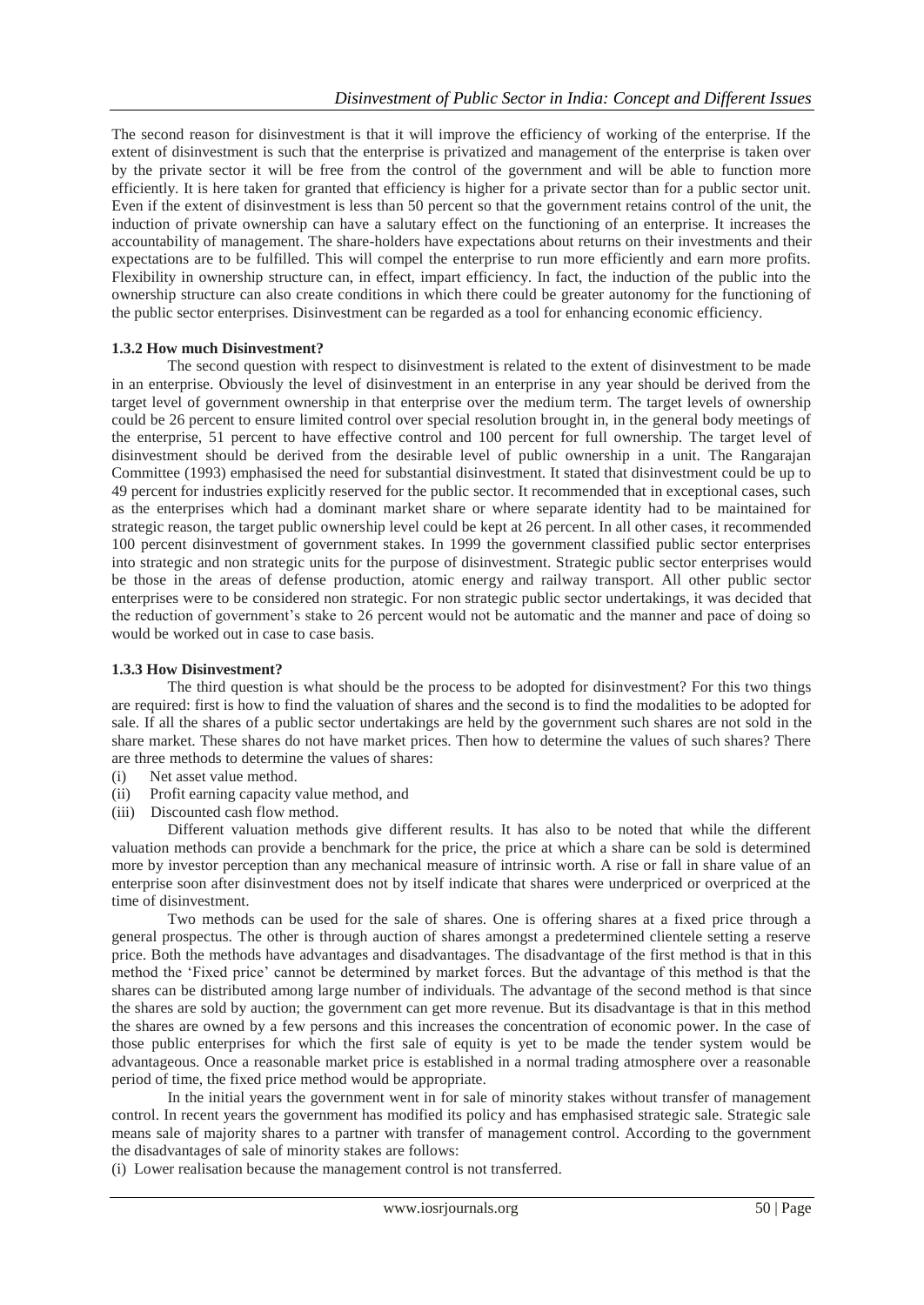- (ii) With the limited holding remaining with the government after minority sales, only small stakes can be offered to the strategic partner, if it is decided to go for strategic sale subsequently. This depresses the possibility of higher realisation from the strategic partner.
- (iii) The minority sales also give the impression that the main objective of the government is to obtain funds for reducing its fiscal deficit and not to improve performance of the units disinvested.

## **1.3.4 Disinvestment: Issues**

The disinvestment policy of the government has been criticized by various groups- both within the government and outside the government. Critics have raised several issues in connection with the disinvestment policy; some of these issues are as follows:

- 1. Is the government`s classification of 1999 into strategic and non strategic sectors correct?
- 2. Is it desirable to disinvest profit making public enterprises?
- 3. What should be the procedure for disinvestment- public offer through the stock exchange or strategic sale to a private partner?
- 4. Should disinvestment create private monopoly in place of public monopoly?
- 5. What should be the method of valuation of a public sector undertaking (PSU) before a bid for disinvestment is made?
- 6. Should PSUs be allowed to participate in the bids for disinvestment of PSU?
- 7. How should the proceeds from disinvestments be utilized?
- 8. How should the interest of the workers be safeguarded?

Let us discuss these issues one by one.

#### **Issue of strategic and non-strategic sector:**

The advocates of disinvestment argue that the public sector should be limited only to strategic areas. The critics argue that the strategic sector has been narrowly defined in India. Even in the USA the oil sector has been considered as a strategic area. But in India the oil sector has not been recognized as strategic; so is also the case of power generation. The oil units and power generation units should be considered as strategic and PSUs in these areas should be managed by the government.

**Privatization of profit making PSUs:** Government`s policy of disinvesting profit making PSU has also been criticized. The profit making PSUs are like the geese that lay golden eggs and it is unwise to kill these geese. The supporters of disinvestments argue as follows: The rationale for privatising or not privatising a PSU is not based on whether it is making profit or loss but whether it is in a strategic sector or in a non strategic sector, and whether the tax payers` money can be saved from commercial risks by transferring the risks to the private sector wherever private sector is willing to step in and assume such risks.

**Methodology for disinvestment:** It has been critised that the government does not have a clear policy on the methodology of disinvestment. Earlier the government followed the policy of open auction sale. This method gave excellent result in 1994-95 when realization was Rs. 4843 crore against the target of Rs. 4000 crore. But later in 1999-2000 the government has shifted to strategic sale. It has been argued by the disinvestment ministry that the public offer method is dilatory and takes a long time to complete the process of disinvestment. In this context it can be pointed that the public offer method was adopted in countries like UK, France, Germany, Malaysia and others. If the method can succeed in these countries there is no reason to believe that it will not succeed in India. This method is transparent and liable to much less abuse. It is really intriguing that in the case of HPCL and BPCL, the government has adopted two approaches. In case of BPCL it will adopt public offering methodology and in case of HPCL it will adopt sale to a strategic investor. It is indeed strange why there should be two approaches for two companies that are otherwise similar and in the same business. Obviously the public offering methodology has logical superiority over the strategic partner method and the public offering method should be adopted in all cases.

**Creation of private monopoly in place of public monopoly:** It has been argued by the critics that through disinvestment and privatization the government is substituting private monopoly in place of public monopoly. By accepting Tatas as strategic partners in VSNL and Reliance in IPCL the government has substituted state monopolies with private monopoly. Monopoly, whether in public sector or in private sector, is undesirable but between the two, public monopoly is relatively less harmful than private monopoly because public monopoly is accountable to Parliament but in the case of private monopoly there is no such accountability. Private monopoly is therefore not desirable from the standpoint of efficiency. It is really strange that the government is passing competition law to promote efficiency and restrict monopoly on the one hand and promoting private monopoly through disinvestment on the other hand.